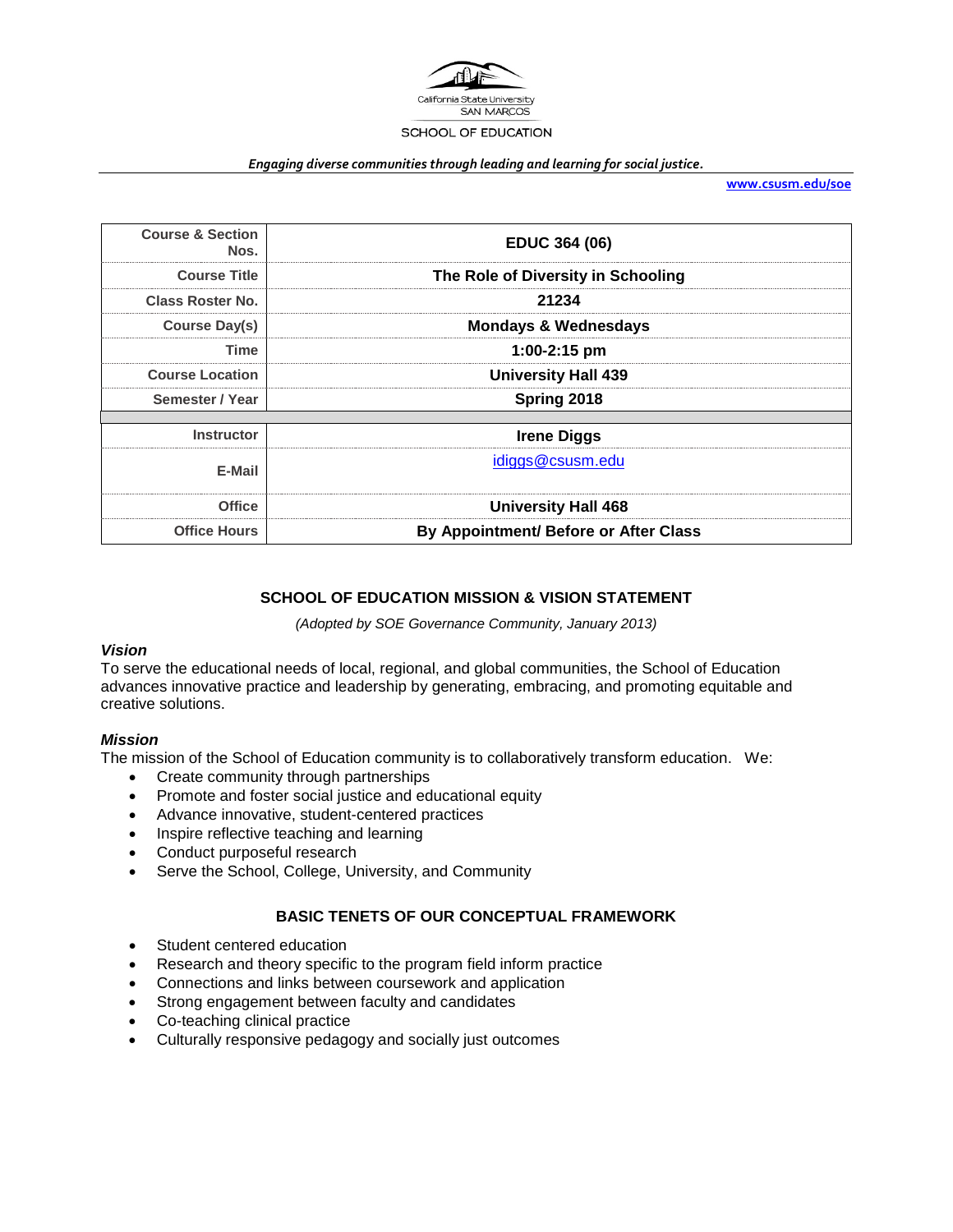## **COURSE DESCRIPTION**

## **The Role of Cultural Diversity in Schooling**

Principles of first and second language acquisition (e.g. historical and current theories, psychology, sociocultural, political, and pedagogical factors) and issues related to notions of culture, interaction, and communication in school and community contexts (e.g. the nature of culture, manifestations of cultural contact and cultural diversity in the United States and in California) within a theoretical and applied context. Required of all credential candidates. Also offered as SLP 364. Students may not receive credit for both.

#### **Instructor Description**

This course explores cultural and linguistic diversity as acritical variables in achieving educational equity for all students. Major units include intensive theoretical and practical articulation of culture and cultural pluralism; educational issues of race, class, gender, language, ethnicity, sexual orientation and exceptionality; social, social structural, programmatic and curricular issues; and effective teaching for diverse populations.

## **Course Prerequisites**

*Required of all credential candidates.*

## **Course Objectives**

Students completing EDUC 364 will be able to demonstrate:

- 1. developing competencies in TPE 15: Social Justice and Equity;
- 2. understanding of various concepts of culture and cultural contact, and their applicability to learning and teaching;
- 3. understanding of cultural diversity in the United States and California;
- 4. general familiarity with cultural responsive pedagogy;
- 5. understanding of gay, lesbian, bisexual and transgender students, teachers, and families;
- 6. understanding of marginalized student populations including foster children and linguistically segregated student and parent populations.

## **Unique Course Requirements**

This course includes a service learning requirement. Students will be tutoring foster youth through Tutor Connection. Tutoring accounts for 20 hours that are counted towards the 45 student contact hours required by CSUSM for entrance into the Teaching Credential program. This part of the course will be covered in greater detail during the first or second session.

## **REQUIRED TEXTS, MATERIALS AND/OR ACCOUNTS**

Nieto, S., and Bode, P. (2012). *Affirming Diversity: The Sociopolitical Context of Multicultural Education*, Sixth Edition, Boston: Pearson Education, Inc.

Spring, J. ( 2007). *Deculturalization and The Struggle for Equality*. Fifth Edition. New York: The McGraw Hill Companies, Inc. ISBN–10: 0-07-313177-6

## **Please consider one of the following novels, but do not purchase it until after we discuss the assignment in class.**

Katherine Applegate: *Home of the Brave*

Pam Munoz Ryan: *Esperanza Rising*

Sharon M. Draper: *Out of My Mind*

*1*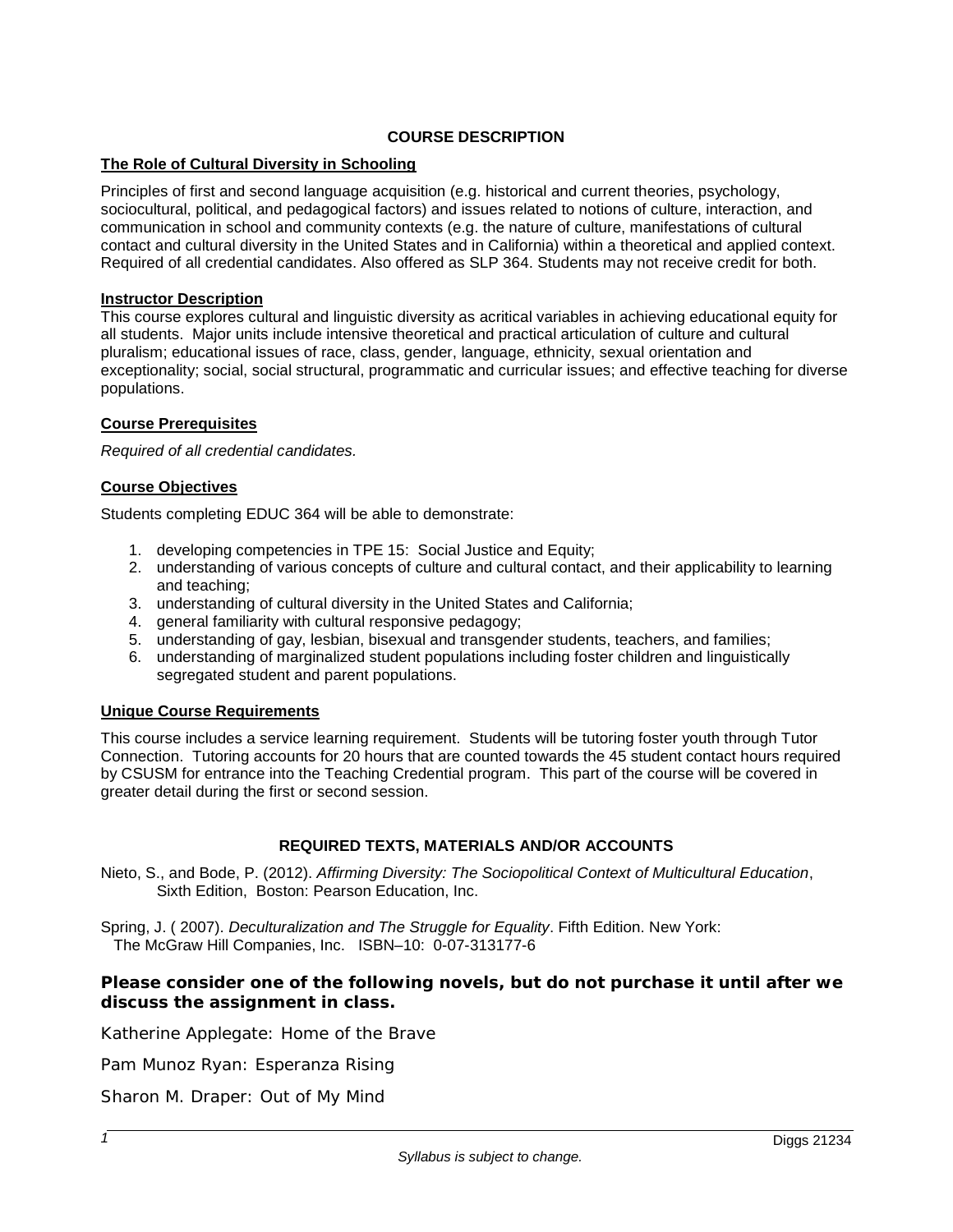Rudolfo Anaya: *Bless Me, Ultima* Sherman Alexie: *The Absolute True Diary of a Part Time Indian* R. J. Palacio: *Wonder* Sharon Flake: *The Skin I'm In*

Jacqueline Woodson*: Brown Girl Dreaming*

#### **TEACHER CANDIDATE LEARNING OUTCOMES Authorization to Teach English Learners (Credential Courses only)**

This credential program has been specifically designed to prepare teachers for the diversity of languages often encountered in California public school classrooms. The authorization to teach English learners is met through the infusion of content and experiences within the credential program, as well as additional coursework. Candidates successfully completing this program receive a credential with authorization to teach English learners. *(Approved by CCTC in SB 2042 Program Standards, August 02).*

## **Teacher Performance Expectation (TPE) Competencies**

The course objectives, assignments, and assessments have been aligned with the CTC standards for (Single Subject, Multiple Subject, Special Education, etc.) Credential. For further clarification, please contact Dr. Ana Hernandez, CTEL Program Coordinator at [ahernand@csusm.edu](mailto:ahernand@csusm.edu)*.*

This course is designed to help teachers seeking a California teaching credential to develop the skills, knowledge, and personal attributes necessary to assist schools and districts in implementing effective programs for all students. The successful candidate will be able to merge theory and practice in order to realize a comprehensive and extensive educational program for all students. You will be required to formally address the following TPEs in this course

## **TPE 1. Engaging and Supporting All Students in Learning**

*1. Apply knowledge of students, including their prior experiences, interests, and social/emotional learning needs, as well as their funds of knowledge and cultural, language, and socioeconomic backgrounds, to engage them in learning.*

*6. Provide a supportive learning environment for students' first and/or second language acquisition by using research-based instructional approaches, including focused English*

*Language Development, Specially Designed Academic Instruction in English (SDAIE), scaffolding across content areas, and structured English immersion, and demonstrate an understanding of the difference among students whose only instructional need is to acquire Standard English proficiency, students who may have an identified disability affecting their ability to acquire Standard English proficiency, and students who may have both a need to acquire Standard English proficiency and an identified disability.*

## **TPE 15: Social Justice and Equity**

*Unique to CSUSM's Teacher Credential Program is TPE 15: Social Justice & Equity. Teacher candidates will be able to identify issues of social justice and equity in the classroom to ensure equal outcomes for diverse students. They will be familiar with ideas, definitions, and major theorists in the fields of multicultural education, social reconstruction, and democratic education. Pluralism and divergent perspectives on*  educating students will be the foundation of designing effective lessons and instructional practices for diverse *students. Candidates will understand when and how to collaborate with others, especially curriculum*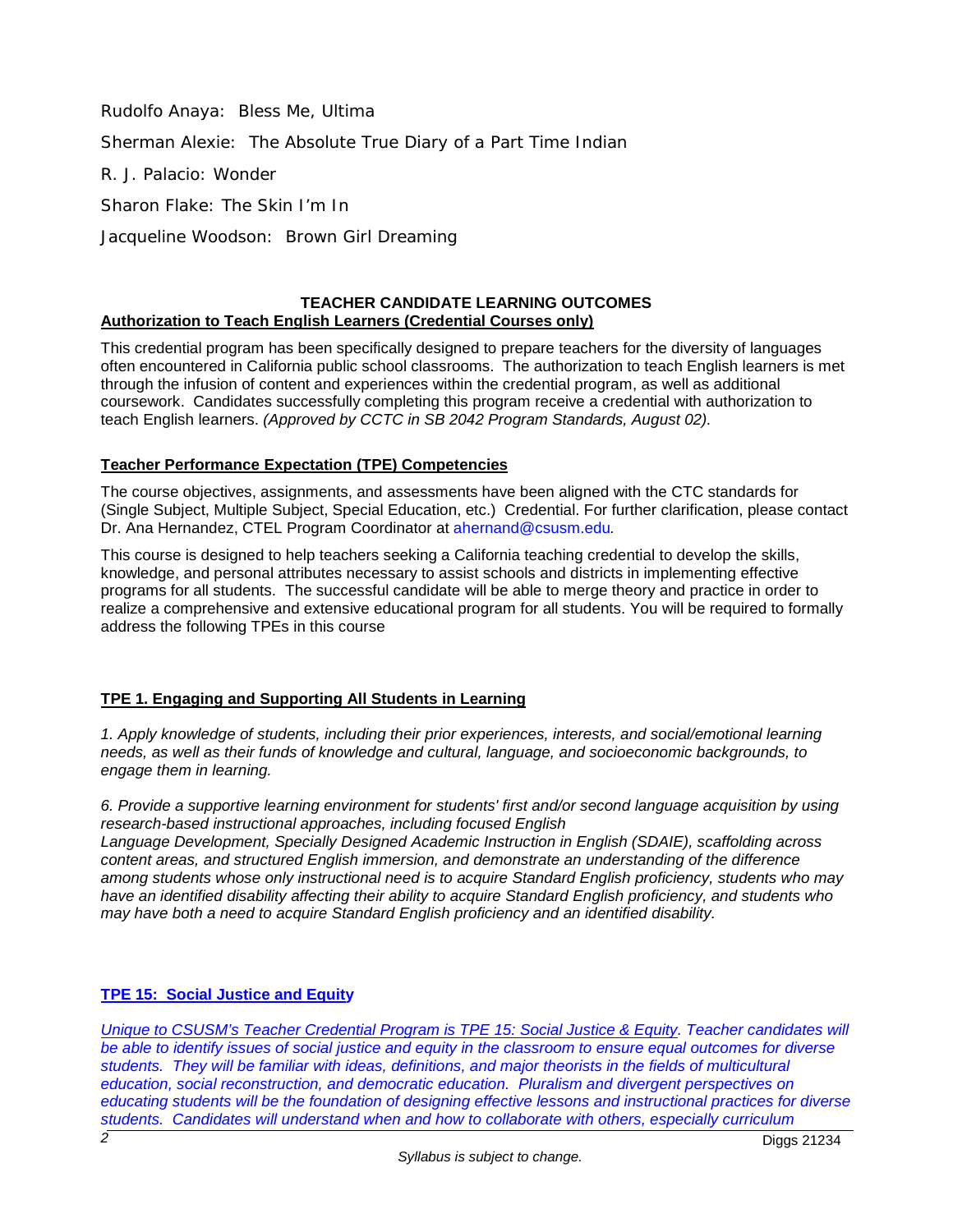*specialists, community leaders, and parents on preparing relevant and appropriate instructional activities, curricular units, and school structures that would provide equitable outcomes for students from different linguistic, cultural, and socio-economic backgrounds.*

# **GENERAL CONSIDERATIONS**

## **Assessment of Professional Dispositions**

Assessing a candidate's dispositions within a professional preparation program is recognition that teaching and working with learners of all ages require not only specific content knowledge and pedagogical skills, but also positive attitudes about multiple dimensions of the profession. The School of Education has identified six dispositions – social justice and equity, collaboration, critical thinking, professional ethics, reflective teaching and learning, and life-long learning—and an assessment rubric. For each dispositional element, there are three levels of performance- *unacceptable*, *initial target*, and *advanced target*. The description and rubric for the three levels of performance offer measurable behaviors and examples.

The assessment is designed to provide candidates with ongoing feedback for their growth in professional dispositions and includes a self-assessment by the candidate. The dispositions and rubric are presented, explained and assessed in one or more designated courses in each program as well as in clinical practice. Based upon assessment feedback candidates will compose a reflection that becomes part of the candidate's Teaching Performance Expectation portfolio. Candidates are expected to meet the level of *initial target* during the program.

## **School of Education Attendance Policy**

**Due to the dynamic and interactive nature of courses in the School of Education, all candidates are expected to attend all classes and participate actively. At a minimum, candidates must attend more than 80% of class time, or s/he may not receive a passing grade for the course at the discretion of the instructor. Individual instructors may adopt more stringent attendance requirements. Thus, for this class, students who miss four (4) classes will be dropped. Should the candidate have extenuating circumstances, s/he should contact the instructor as soon as possible.** *(Adopted by the COE Governance Community, December,1997).*

## **Students with Disabilities Requiring Reasonable Accommodations**

Students with disabilities who require reasonable accommodations must seek approval for services by providing appropriate and recent documentation to the Office of Disability Support Services (DSS). This office is in Craven Hall 4300, contact by phone at (760) 750-4905, or TTY (760) 750-4909. Students authorized by DSS to receive reasonable accommodations should meet with their instructor during office hours. Alternatively, in order to ensure confidentiality, in a more private setting.

## **All University Writing Requirement**

The all-University writing requirements will be met through written reactions and reflections related to assigned readings. Every course at the University must have a writing requirement of at least 2500 words.

## **CSUSM Academic Honesty Policy**

Teacher Candidates will be expected to adhere to standards of academic honesty and integrity, as outlined in the Student Academic Honesty Policy. All written work and oral presentation assignments must be original work. All ideas/materials that are borrowed from other sources must have appropriate references to the original sources. Any quoted material should give credit to the source and be punctuated with quotation marks.

Candidates are responsible for honest completion of their work including examinations. There will be no tolerance for infractions. If you believe there has been an infraction by someone in the class, please bring it to the instructor's attention. The instructor reserves the right to discipline any student for academic dishonesty in accordance with the general rules and regulations of the university. Disciplinary action may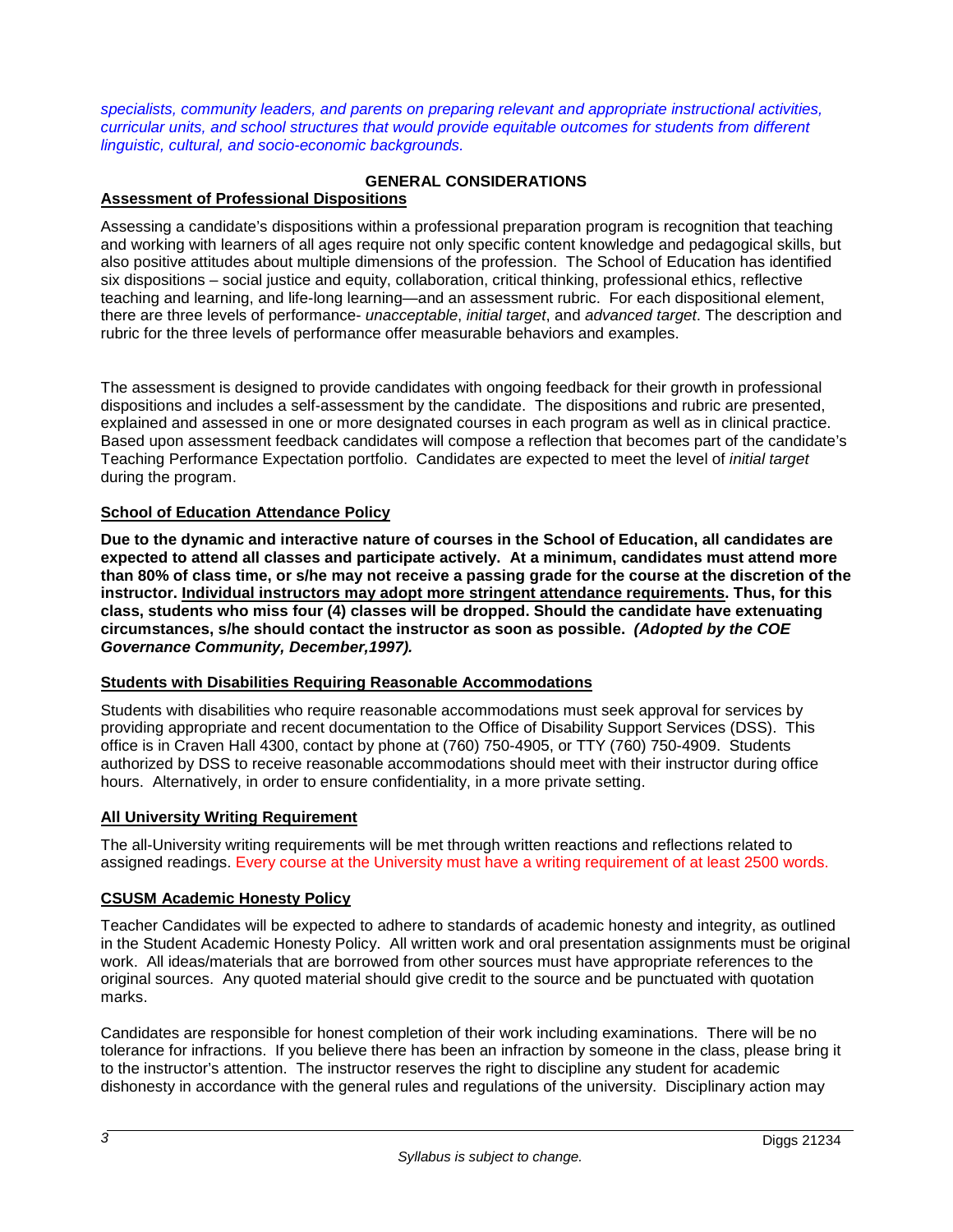include the lowering of grades and/or the assignment of a failing grade for an exam, assignment, or the class as a whole.

Incidents of Academic Dishonesty will be reported to the Dean of Students. Sanctions at the University level may include suspension or expulsion from the University.

## **Plagiarism**

As an educator, it is expected that each candidate will do his/her own work, and contribute equally to group projects and processes. Plagiarism or cheating is unacceptable under any circumstances. If you are in doubt about whether your work is paraphrased or plagiarized see the Plagiarism Prevention for Students website [http://library.csusm.edu/plagiarism/index.html.](http://library.csusm.edu/plagiarism/index.html) If there are questions about academic honesty, please consult the University catalog.

#### **Use of Technology**

Candidates are expected to demonstrate competency in the use of various forms of technology (i.e. word processing, electronic mail, Cougar Courses (Moodle platform), use of the Internet, and/or multimedia presentations). Specific requirements for course assignments with regard to technology are at the discretion of the instructor. Keep a digital copy of all assignments for use in your teaching portfolio. All assignments will be submitted online. Details will be given in class.

#### **Electronic Communication Protocol**

Electronic correspondence is a part of your professional interactions. If you need to contact the instructor, email is often the easiest way to do so. It is my intention to respond to all received e-mails in a timely manner. Please be reminded that e-mail and on-line discussions are a very specific form of communication, with their own nuances and etiquette. For instance, electronic messages sent in all upper case (or lower case) letters, major typos, or slang, often communicate more than the sender originally intended. With that said, please be mindful of all e-mail and on-line discussion messages you send to your colleagues, to faculty members in the School of Education, or to persons within the greater educational community. All electronic messages should be crafted with professionalism and care. Things to consider:

- Would I say in person what this electronic message specifically says?
- How could this message be misconstrued?
- Does this message represent my highest self?
- Am I sending this electronic message to avoid a face-to-face conversation?

In addition, if there is ever a concern with an electronic message sent to you, please talk with the author in person in order to correct any confusion.

## **COURSE REQUIREMENTS**

#### **ASSIGNMENTS/DUE DATES/POINTS POSSIBLE**

**Note: The following is a concise explanation of tentative assignments for this course. If there is a strong possibility that the instructor needs to modify some of these assignments to meet the needs of the class, all students will be kept aware of any changes well in advance of any due date.**

#### **Attendance, Punctuality and Class Participation 10 points**

It is important that students are well prepared for course sessions and participate in activities and assignments. At a minimum, students must attend more than 80% of class time, or s/he **may not receive a**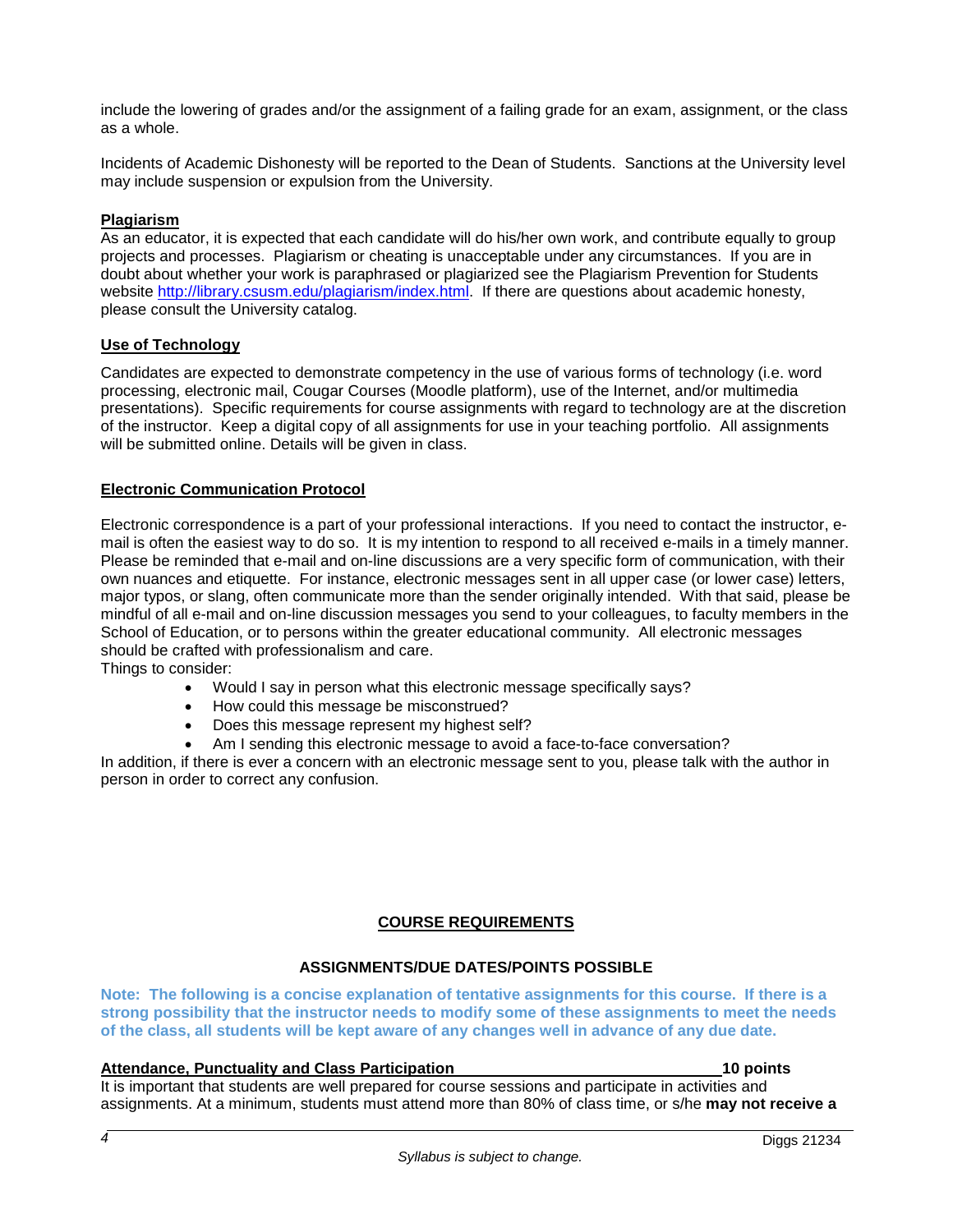**passing grade** for the course at the discretion of the instructor. Should the student have extenuating circumstances, s/he should contact the instructor as soon as possible. *Notification of absence does not warrant an excuse.*

- **1**. Missing more than 1 class meetings will result in the reduction of one letter grade.
- **2.** Arriving late/leaving early on more than 2 occasions will be equivalent to an absence.
- **3.** Serious illness and emergency circumstances will be considered on a case-by-case basis.

**4**. Student may negotiate to make up one absence and each subsequent unexcused absence will result in a 5 point reduction from attendance and participation.

## **Joel Spring Group Presentation 10 points**

**The due dates are listed by chapter under the heading Assignments, Details & Submission.**  You and your group will be responsible for a 20-30 minute presentation on one of the chapters from *Deculturalization and the Struggle for Equality*. Discussions should promote critical thinking, varied perspectives and questioning, but always in a safe and caring community where everyone is valued and respected. Connect the past to the present in our schools today. The author of our other textbook (Nieto) encourages students as agents for social change through collaboration, defining students as teachers, and defining the process of teaching and learning as a process for both student and instructor.

## **Social Justice Paper(s)-pre and post 20 points**

You will submit two papers (One-1 pager/One-2 pages) of your understanding of Social Justice. One is submitted at the start of semester (pre-)and another at the end (post-). The second paper should reflect an enhanced understanding of the concept based on the readings, class discussions and your experience in class. Answer the following question:

What does the term **Social Justice** mean to you and the teaching profession?

Paper #1: *(10 points)* **Due 1/29/18** Paper #2: *(10 points)* **Due 5/2/18**

# **PERSONAL HISTORY OF OTHERNESS: Who am I? 20 points Due: 4/4**

This assignment gives you the chance to analyze your personal history as you see yourself in terms of the eight categories of *otherness*: race/ethnicity, gender, religion, sexual orientation, socioeconomic status, age, physical/mental ability, and language. Throughout this analysis you will also provide an overview of your family/social context as well as a final reflection on what you learned during this critical reflection. This information will help you learn about yourself as you discover how others view you in our society, how your future students might view you, and how you might view your students from diverse backgrounds. This assignment meets the university writing requirement of at least 2500 word paper for the course. Instructions are on Cougar Courses.

#### **Online Discussion Forum/Blog–Ongoing 10 points:** Students are **REQUIRED** to participate in **Cougar Courses Discussions.**

Focus on weekly readings and current events, be introspective, address issues and experiences and share your insights. What did you notice? What do you wonder? Please review the posted questions **BEFORE** posting your own. Students may also respond to questions when they have information that will help other students.

Five entries that include both a post and response to a peer are required. Each of the five entries will be worth 2 points each for a total of 10 points.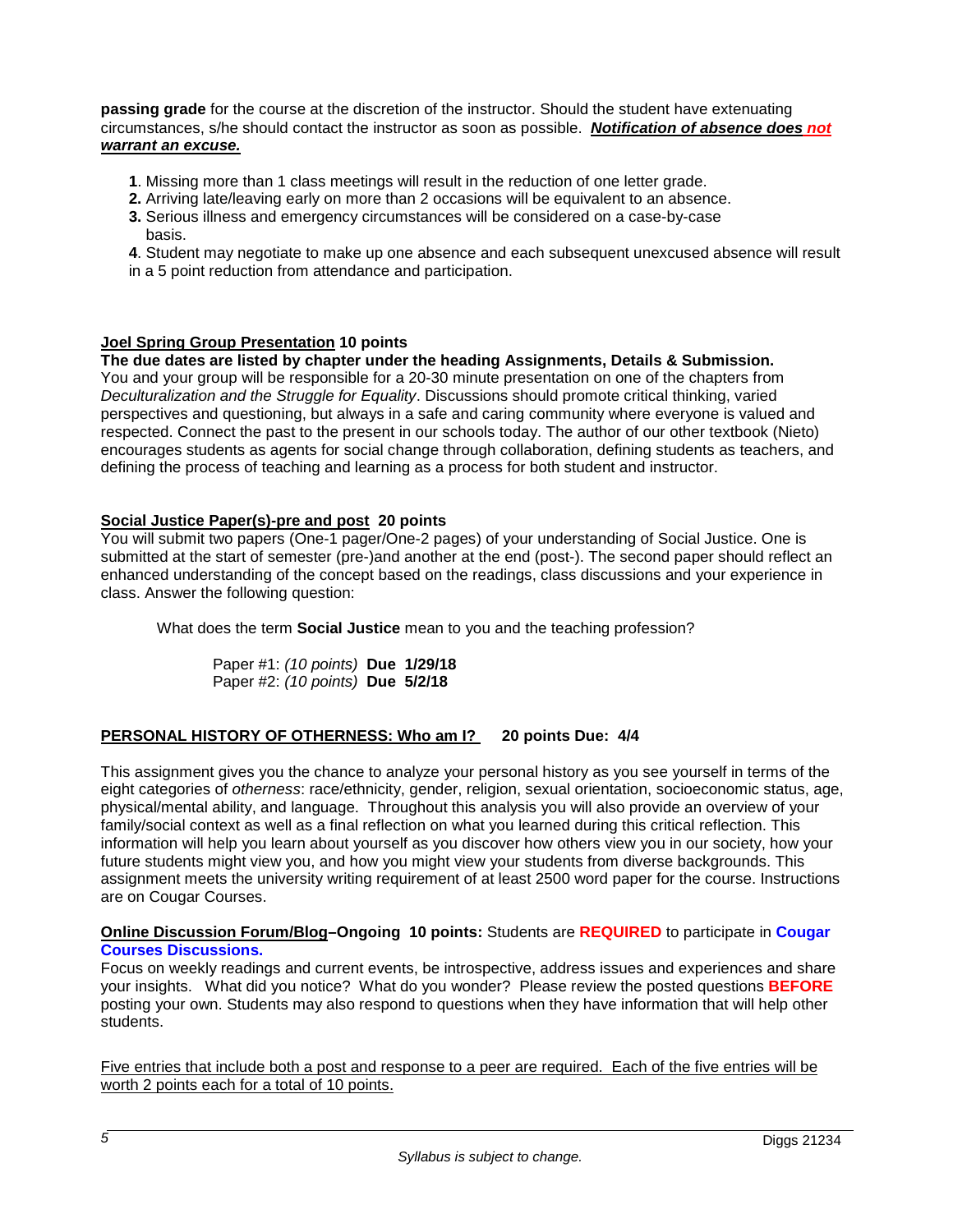I'll be looking for well supported statements that are relevant to this course and consistency of discussion. *"I agree with….", 'You're so right"*…. Statements, comments, etc., and other such non-substantive postings will not be counted in the total.

#### *Issues for discussion will be chosen in class and entries must be completed by the due date listed.*

#### **LITERATURE REVIEW: 10 points Due: 4/18/18**

For this assignment, you will write a summary of a multicultural children's book or young adult novel and identify a connection to one of the six elements of social justice. In addition, you will present an idea for a classroom activity based on the story. Total 10 points

Literature Review Examining One of the Six Elements of Social Justice: Element One: Self-Love and Knowledge Element Two: Respect for Others Element Three: Issues of Social Injustice Element Four: Social Movements and Social Change Element Five: Awareness Raising Element Six: Social Action

## **SERVICE LEARNING/ REFLECTION: 20 points Due: 5/9/18**

This course is a service learning course. This means that you are required to volunteer twenty hours of service learning. At the completion of your hours, you will submit a **two-page** reflective paper that succinctly describes what you have learned over the duration of the course, specifically in relation to the service learning component. Please include personal connections, explanations as to how and why your perspective of service learning through tutoring or other community building activities has changed. Please focus on social justice and equity.

## **FORMAT FOR ALL WRITTEN ASSIGNMENTS, EXCEPT Discussion Board Comments:**

- **Word–processed**
- **1" margins, double-spaced, 12 point in a standard font**
- **Correct use of grammar, spelling and punctuation.**
- **Submit assignments on time**
- **Typed name, date, and assignment name on paper**
- **References and citations in MLA format, if applicable**

## **COURSE REQUIREMENTS AND GRADE DISTRIBUTION:**

| Personal History of Otherness                                    | 20 points |
|------------------------------------------------------------------|-----------|
| Social Justice Papers (pre) and (post)                           | 20 points |
| Discussion Board/Blog-Ongoing 5 responses @ 2 points each        | 10 points |
| Literature Review/Elements of Social Justice                     | 10 points |
| Joel Spring/Group Presentation                                   | 10 points |
| Service Learning and Reflection (Reflection/Summary 10 Hours 10) | 20 points |
| Attendance and Participation                                     | 10 points |

Course totals **100 points**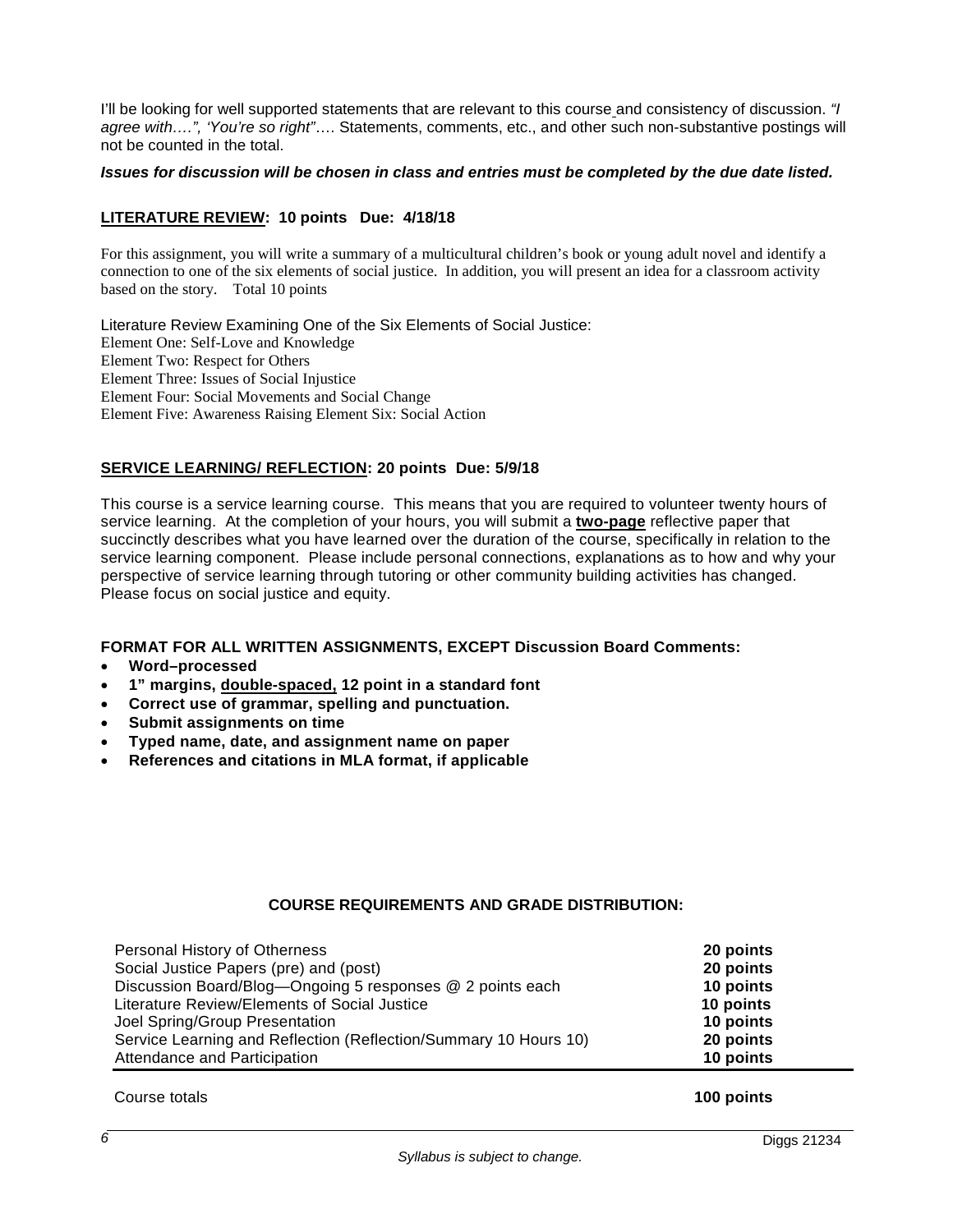## **Grading and Expectations:**

It is expected students will come to class prepared to discuss the readings, submit required assignments, and participate in class activities. Students are expected to adhere to academic honesty and integrity, standards of dependability, confidentiality and writing achievement. Because it is important for teachers to be able to effectively communicate their ideas to students, parents, colleagues, and administrators, writing that is original, clear and error-free is a priority for the college of education. It is expected that work will be turned in on time; late work will affect the grade. Please discuss individual issues with the instructor.

- Note: Students taking EDUC 364 as a prerequisite for teacher credential and graduate programs must maintain a B average (3.0 GPA), with all grades at a C+ or better.
- Late assignments will be accepted only under extenuating circumstances. Consult the instructor in advance if an assignment will be turned in late.

| Α  | 94-100 points | А-   | 90-93 points |
|----|---------------|------|--------------|
| B+ | 88-89 points  | В    | 83-87 points |
| B- | 80-82 points  | C+   | 78-79 points |
| C  | 73-77 points  | $C-$ | 70-72 points |
| D  | 60-69 points  | F.   | 59- Below    |

## **Final Exam Statement**

There will be no final exam.

| Ch. 2 Nieto (Defining Multicultural Education/terminology) |
|------------------------------------------------------------|
|                                                            |
|                                                            |
| Online Forum: Response to Tatum article/In Class           |
|                                                            |
|                                                            |
|                                                            |
| Ch. 3 Nieto (Racism, Discrimination, and Expectations of   |
|                                                            |
|                                                            |
|                                                            |
|                                                            |
|                                                            |
|                                                            |

# **SCHEDULE/COURSE OUTLINE:**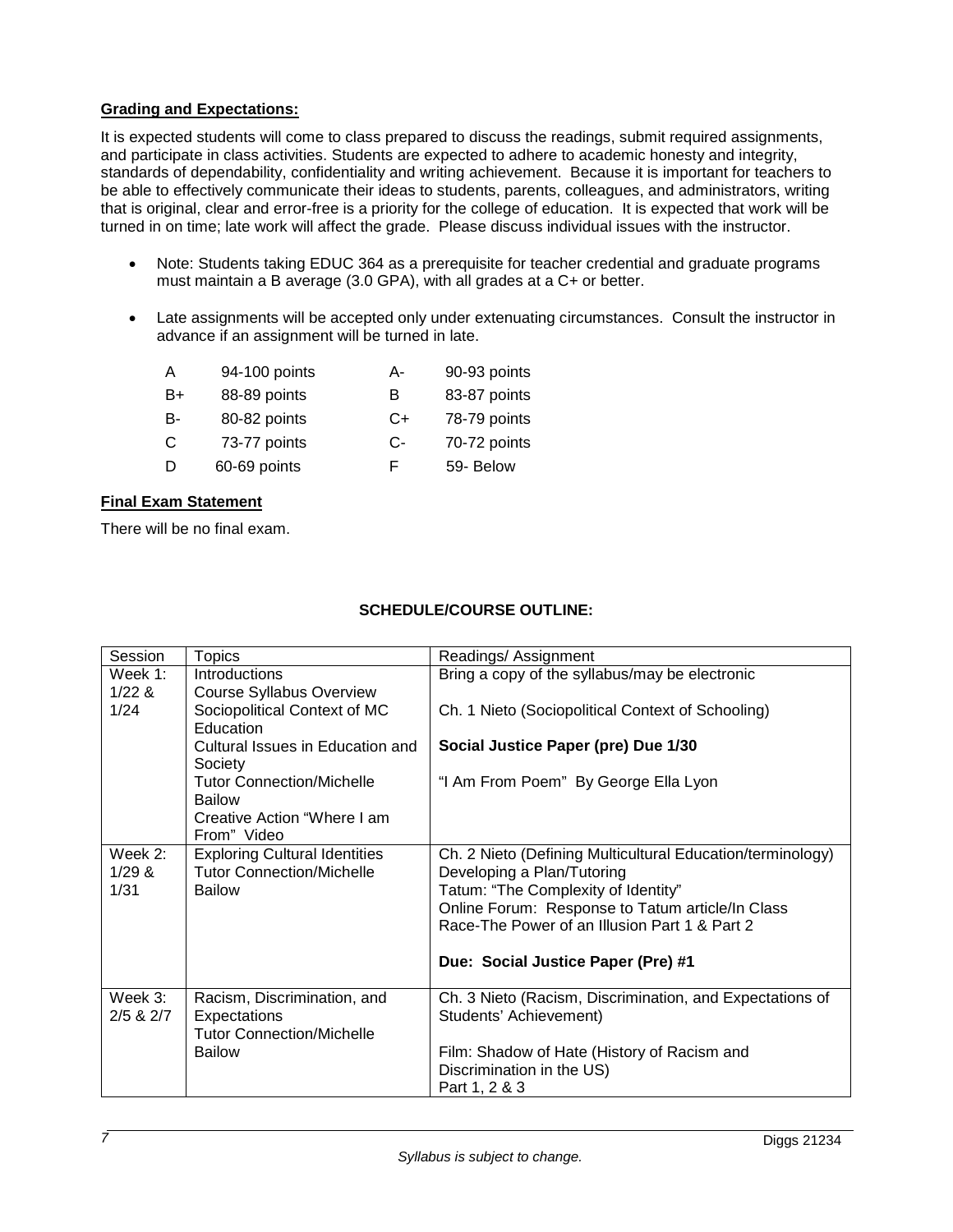| Session                     | <b>Topics</b>                                                             | Readings/Assignment                                                           |
|-----------------------------|---------------------------------------------------------------------------|-------------------------------------------------------------------------------|
| Week $4$ :                  | Structural and Organizational                                             | Ch. 4 Nieto (Structural and Organizational                                    |
| $2/12$ &                    | Issues/Segregation                                                        | Issues/Segregation)                                                           |
| 2/14                        | <b>Tutor Connection/Michelle</b>                                          | Fear: Buck Brannaman                                                          |
|                             | <b>Bailow</b>                                                             | Ted Talk: Whitetopia/Rich Benjamin                                            |
|                             |                                                                           |                                                                               |
| Week 5:<br>2/19 &           | Personal History of Otherness<br><b>Class Activity</b>                    | <b>Writing Workshop: Personal History of Otherness</b><br>Due Date: 4/3       |
| 2/21                        |                                                                           |                                                                               |
|                             | Spring: Groups will meet in<br>class to prepare chapter<br>presentations. | Deculturalization and the Struggle for Equality by Joel<br>Spring             |
|                             | <b>Tutor Connection/Michelle</b><br><b>Bailow</b>                         |                                                                               |
| Week 6:<br>$2/26$ &         | Oppressive Attitudes, Policies,                                           | Ch. 5 Neito (Cultural Identity and Learning)                                  |
| 2/28                        | and Procedures in Institutions                                            | Ted Talk: Can Prejudice Ever Be a Good Thing?/ Paul                           |
|                             | Ted Talk: Can Prejudice Ever<br>Be a Good Thing?/ Paul Bloom              | <b>Bloom</b>                                                                  |
|                             | Literature Review/Elements of<br>Social Justice Assignment                |                                                                               |
|                             | <b>Tutor Connection/Michelle</b><br><b>Bailow</b>                         |                                                                               |
| Week 7:                     | <b>Culture and Learning</b>                                               | Ch. 6 Neito (Linguistic Diversity in U.S. Classrooms)                         |
| $3/5$ & $3/7$               |                                                                           | Due: Joel Spring Presentation/Chapter 1                                       |
| Week 8:                     | Literacy Practices and Linguistic                                         | Ch. 7 Neito (Understanding Student Learning and School                        |
| 3/12 &<br>3/14              | <b>Diversity</b><br><b>Spring Presentations: Chapters</b>                 | Achievement)                                                                  |
|                             | $4 - 5$                                                                   | Due: Joel Spring Presentation/Chapter 2                                       |
| Week 9:<br>3/20             | Spring Break/No Class                                                     |                                                                               |
| <b>Week 10:</b><br>$3/26$ & | Learning from Students/The art<br>of listening.                           | Ch. 8 Nieto (Learning from Students)                                          |
| 3/28                        | The Power of Privilege                                                    | Due: Joel Spring Presentation/Chapter 3                                       |
| <b>Week 11:</b>             | Diversity Implications for                                                | Ch. 9 Nieto (Adapting Curriculum for Multicultural                            |
| $4/2$ & $4/4$               | Students, Teachers, Families,<br>and Communities                          | Classrooms)                                                                   |
|                             |                                                                           | Due: Personal History of Otherness<br>Due: Joel Spring Presentation/Chapter 4 |
|                             | Creating Classrooms that Value<br><b>Multicultural Perspectives</b>       |                                                                               |